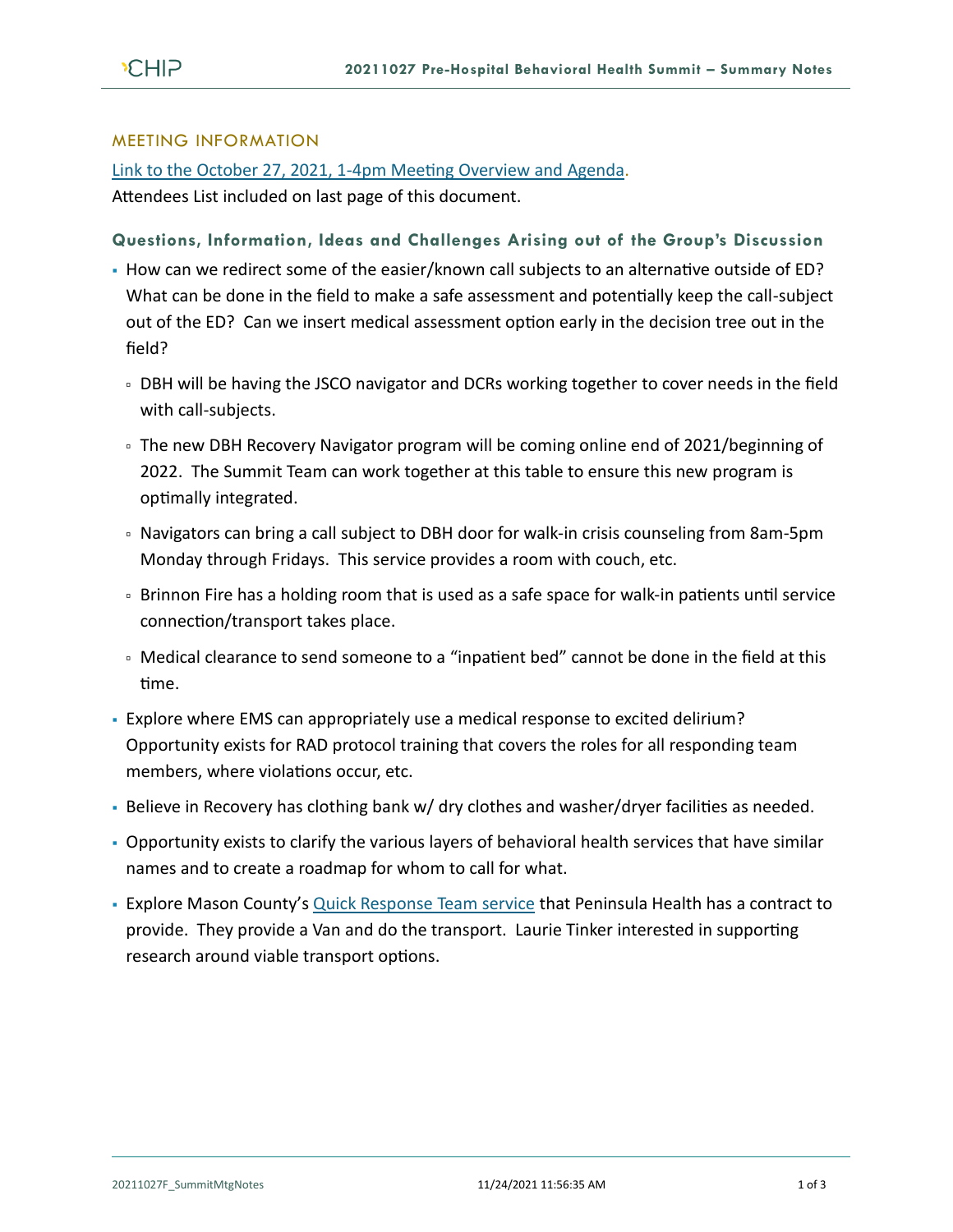

### **Next Meeting**

- The BH Summit Team agreed to meet again Wednesday, January 19, 1:30-3pm on the following Agenda:
	- Case Review Team (15 min)
	- EJFR & DBH, (10 minutes each)
		- What is EJFR / DBH doing that is highly innovative?
		- What are the top Challenges and Opportunities?
	- What data is needed?
		- Of the data needed, what do we already have and how can we supplement it?
	- Review QRT Possibility offered at last 10/27 Summit
	- Next steps Action Items? Timing for next meeting? Training?